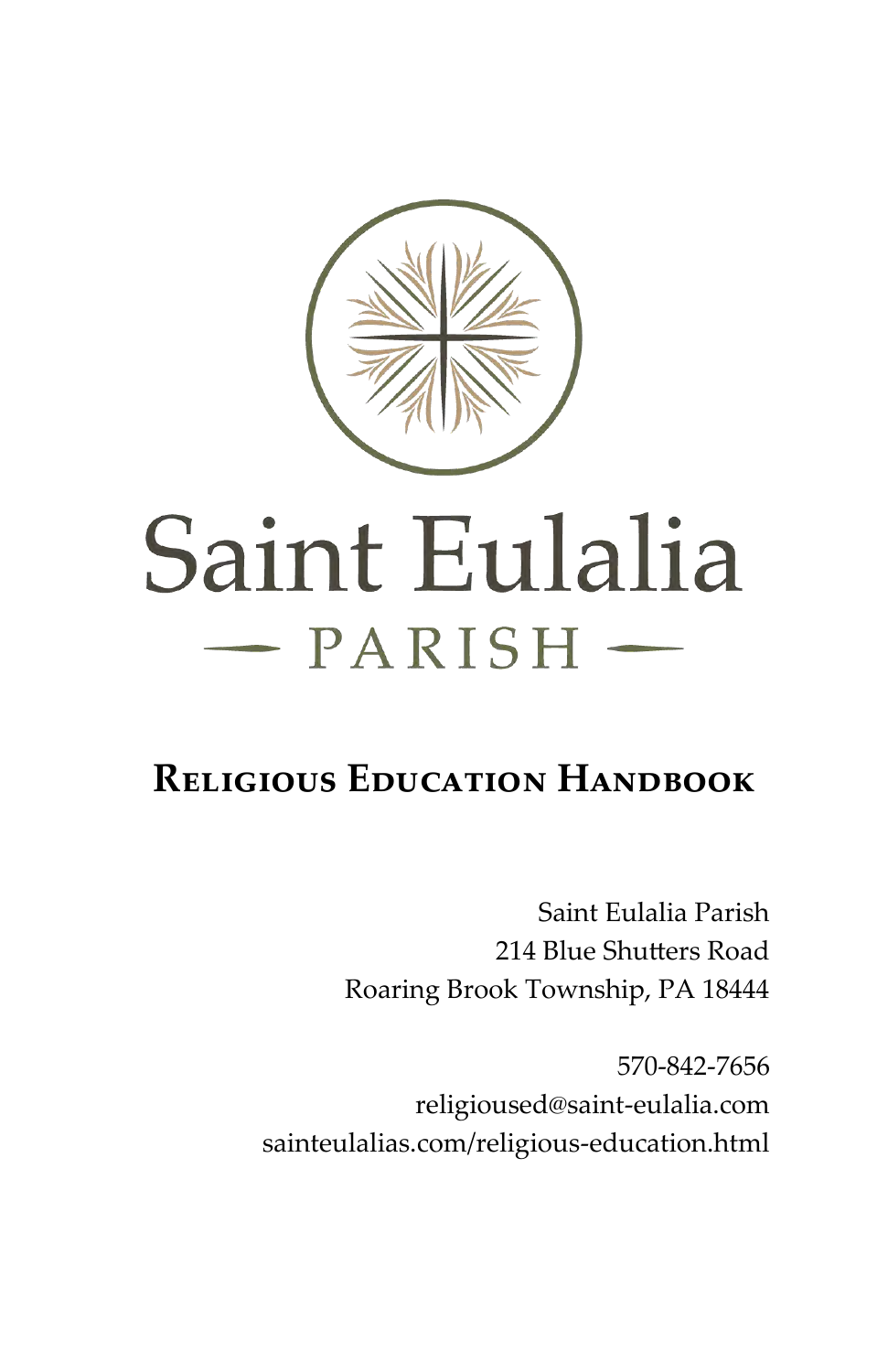#### *Welcome to our Religious Education program*

We are so happy you enrolled your child and are excited to teach them about the love and mercy of the Father, the Son, and the Holy Spirit.

You are your child's first teacher (catechist) of faith. You show them the love and mercy of God as you care for them and your family, as you prepare and eat meals together and clean up afterwards, as you hold and comfort them when they are sad, and cheer for them when they succeed. If you are like many parents though, you may feel unprepared to teach them the specifics of their faith. Please know you have everything you need, and we are here to help and guide you.

This handbook is offered as a resource for parents to learn about our program and find answers to commonly asked questions. Of course, if you have questions not answered here please never hesitate to reach out.

Pastor

Director. Catechesis &

Communications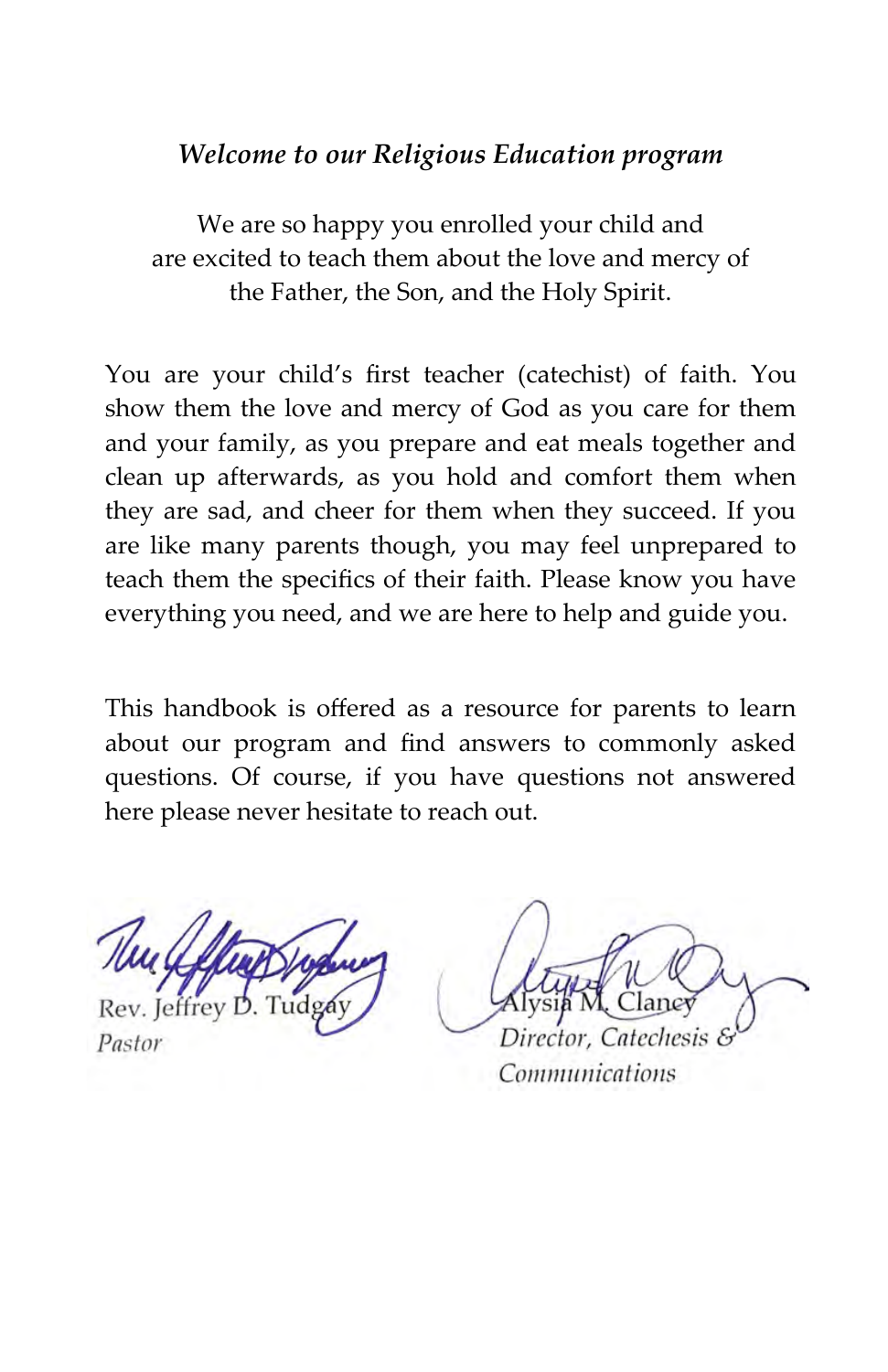#### **How Our Program is Organized**

Classes are held Sundays from 9-10am in our F. Allan Conlan Religious Education Center. Parents may accompany students to their classrooms, or drop them off at the entrance to the Center in the back of the parish center building. Student are dismissed at 10am and will meet parents in the Atrium of the Conlan Center.

One of the tenets of our Catholic Faith is the requirement that all Catholics attend Sunday Mass each week. It's easy for us to look at an obligation as a burden, and in many cases, obligations can be a source of stress. In the context of our faith, however, it is important for us to look at the requirement to attend Sunday Mass from the perspective not of a burden, *but from the perspective of love.* The Eucharist, which we receive at Sunday Mass, is Jesus' real presence which we receive and become one with God. From the perspective of our faith, the Eucharist is what makes Catholicism distinct and facilitates a unique relationship with God. Additionally, understanding that responsibilities and obligations are often not burdensome, but life-giving, is an important lesson we can teach our children*. It is our expectation that each and every family in our School of Religion attend Sunday Mass weekly so we can experience the unique gift of Jesus Christ present in the Eucharist together.*

Students in our sacramental years (2<sup>nd</sup> and 8<sup>th</sup> grades) will sign in the book located in the back of the church.

#### **Grades and Curriculum**

**Kindergarten:** An introduction to class setting with an emphasis on learning to bless ourselves and learning about God's love for us through stories, crafts, and activities.

**First Grade:** This is the first year of the two-year program re-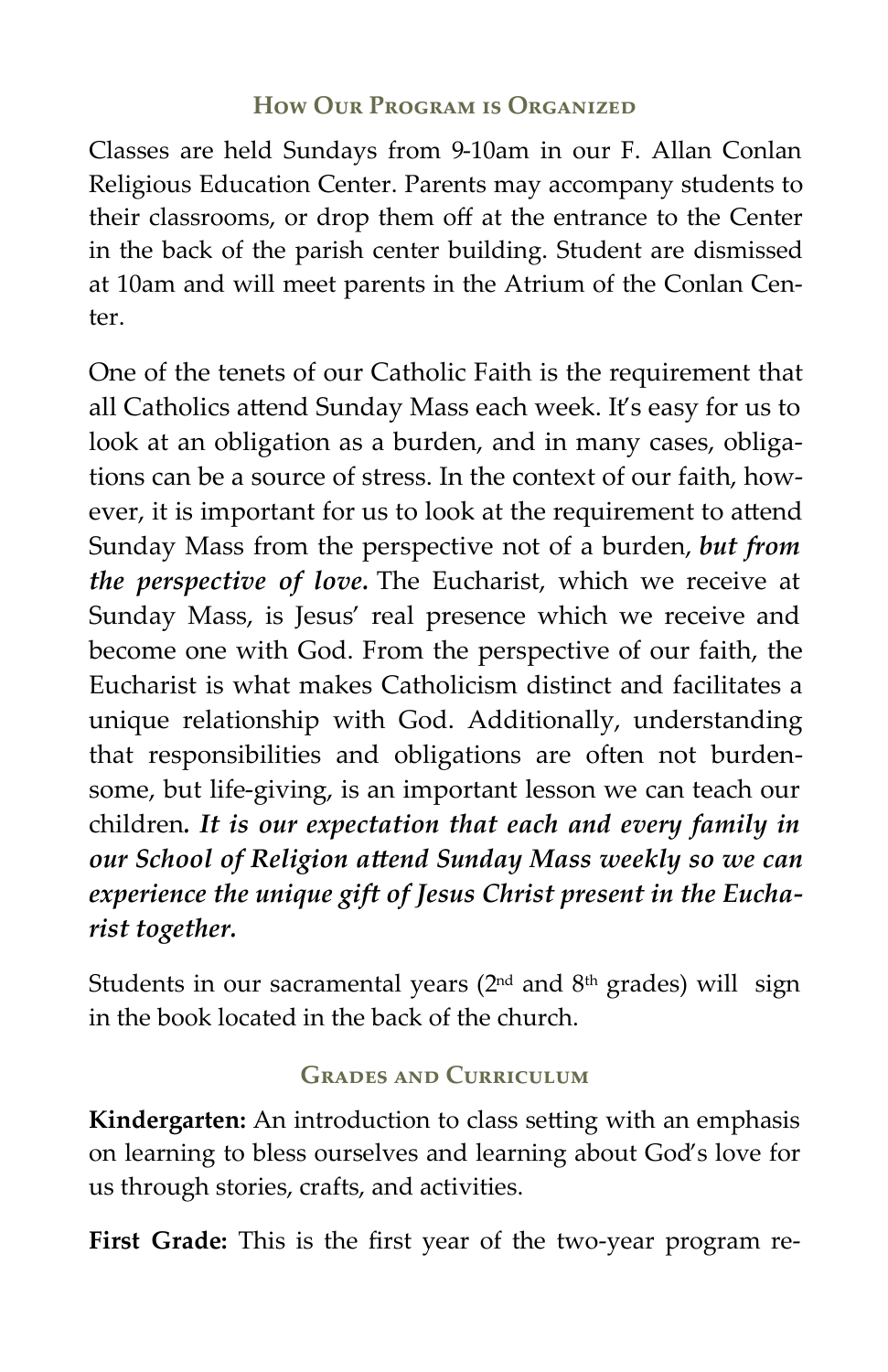quired for children to receive the sacraments of First Reconciliation and First Holy Communion. The goal at the end of first grade is for all children to know their four major prayers: Our Father, Hail Mary, Glory Be, and Act of Contrition.

**Second Grade:** This is a major year for students as they receive two sacraments -- First Reconciliation in December and First Holy Communion in May. Teachers need to cover a lot of material with the students so they understand the sacraments and are well prepared. Although many adults may recall their First Reconciliation or First Penance or Confessions with fear, our teachers are wonderful at making sure the children understand there is nothing to be afraid of. We try our best to make sure each student is well prepared and make the experience a comfortable and welcoming one. The year culminates in the beautiful sacrament of First Holy Communion.

**Third Grade**: Building upon the excitement of First Holy Communion and the base of knowledge students received in first and second grades, students in the third grade continue to learn about the church's liturgical year and holidays. They are taught about the rosary and Bible.

**Fourth Grade:** As each grade builds from the previous, the students learn more in-depth about the Bible, its use, praying the rosary and saying it reverently. The Ten Commandments are studied with a breakdown of each commandment, as well as the beatitudes, teaching the students how to live and bring about the kingdom of God.

**Fifth Grade:** Students use the Bible to learn scripture, its interpretation of chapters and verses; explaining the seven sacraments' meaning and symbols; and celebrating God's life and love through each one. Sacraments of Initiation, Healing, and Service are introduced to the students.

**Sixth Grade:** Students discuss Sacred Scripture, the Old Testa-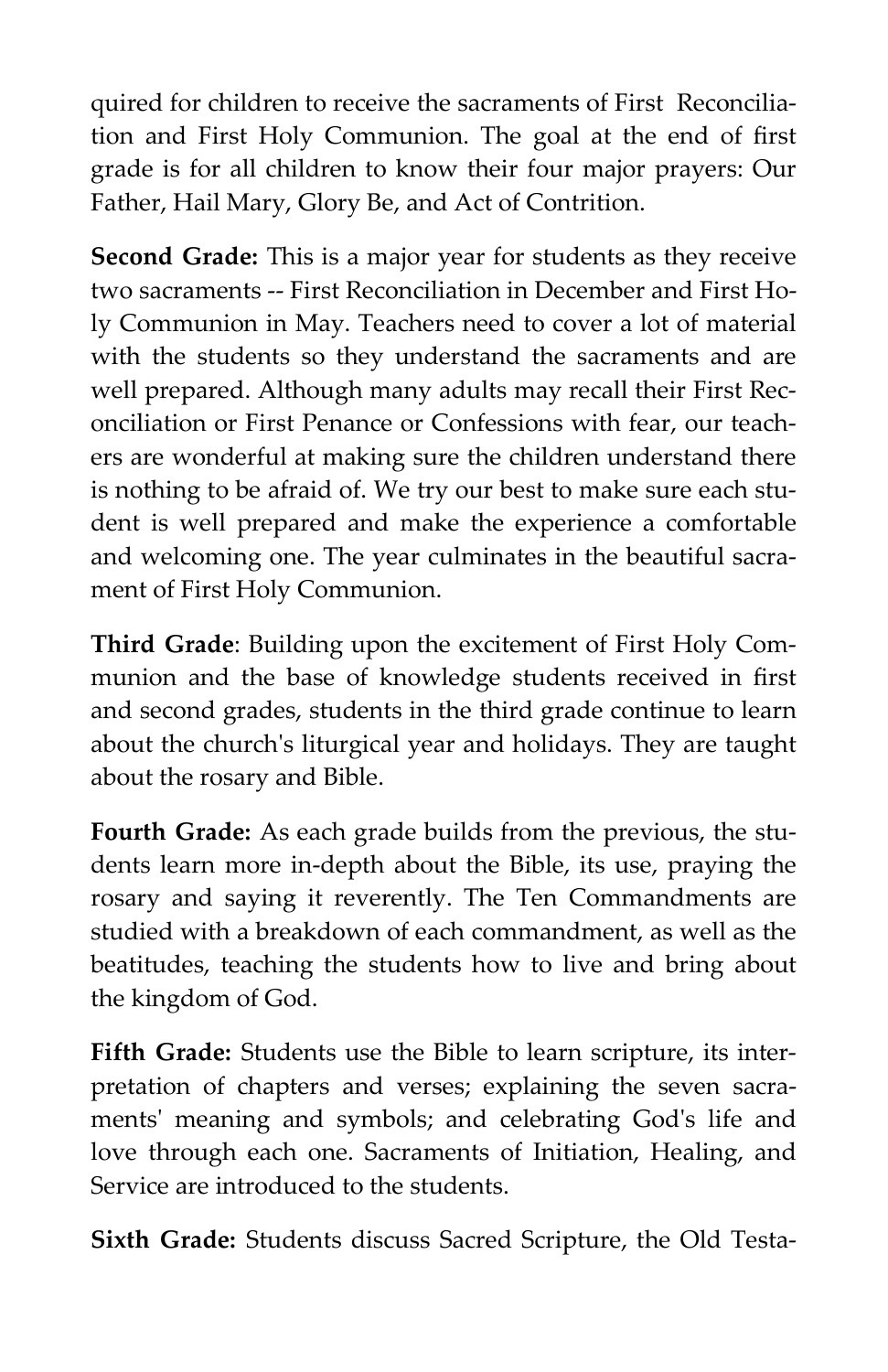ment consisting of 46 books, and New Testament consisting of

27 books, with its stories of people and topics. The sacraments, the commandments, the beatitudes, and the corporal and spiritual works of mercy are all studied.

**Seventh Grade:** Students begin the preparation process for the Sacrament of Confirmation which is a two-year program. The students by now have a better understanding of weekly scriptures and how they can apply the teachings of our faith to the world around them. In preparation for the sacrament of Confirmation the candidate prepares to research a saint whose name they will chose, a sponsor (someone who will mentor the candidate), and perform church and community service hours so as to better understand with faith comes action.

**Eighth Grade:** During this year students prepare for the Sacrament of Confirmation bestowed in the spring. Students must research and choose their confirmation name, invite an adult to be their sponsor, perform 20 hours of church and community service, and attend a scheduled Confirmation retreat. Our dedicated teachers ensure the students are prepared to confirm their faith before the parish community.

*Although some see receiving Confirmation as a "graduation" from Religious Education in the sense that students no longer have to attend weekly classes, we like to think that everyone continues their own personal education in our Catholic Faith throughout their lives. Following Confirmation, students are invited to actively participate in the parish thru ministry (as altar servers or lectors), service, Youth Ministry, and other opportunities that speak to them.*

#### **Frequently Asked Questions (FAQs)**

# *How do I register my child for religious education?*

Complete the online registration form or print the PDF and mail to the parish office. sainteulalias.com/religious-education.html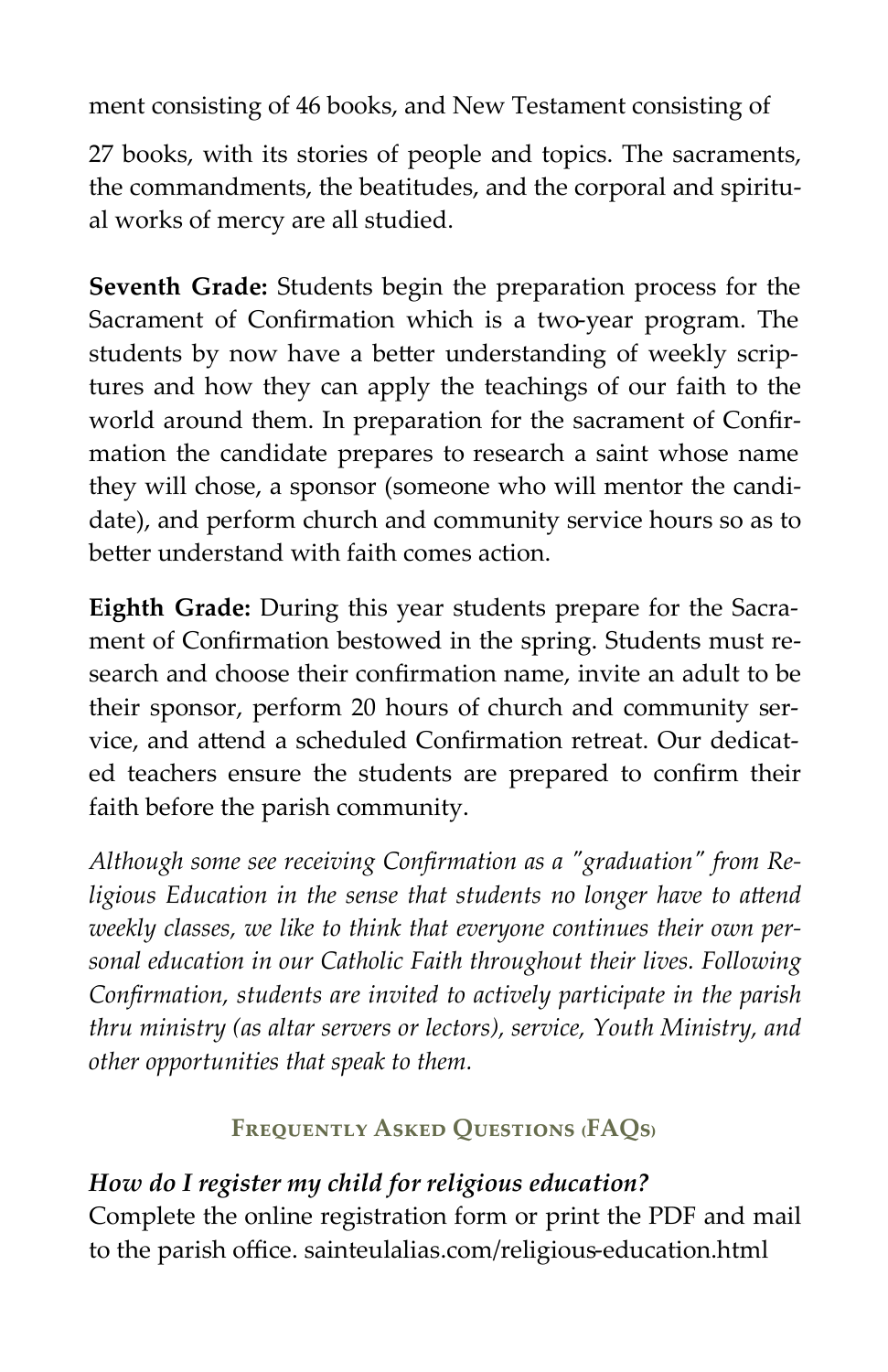#### *How do I join Saint Eulalia?*

Complete the online form at sainteulalias.com/how-do-i/join-theparish.html or print and mail the parish census pdf.

# *My child is missing sacraments, what do I do?*

We're thrilled you want to get your child back on track. Please call Mrs. Clancy or Mrs. Dermody, our pastoral associate, at 570- 842-7656 and we will work with you and your unique situation.

# *I didn't know First Communion and Confirmation were twoyear programs and my child is off course, what should I do?*

Please reach out to Mrs. Clancy and we can discuss your particular situation and figure out our next steps together.

### *Will my child participate in retreats?*

Currently retreats happen for the sacramental grades  $(2<sup>nd</sup>$  and 8 th), although we may have opportunities for other grades to go on retreats in the future.

# *Is my child safe while in religious ed classes?*

All adults working with children are required by the Diocese and state to have background clearances which are updated every five years. Also, all catechists have completed mandated reporter training and the Diocese VIRTUS child protection course. Please contact Mrs. Clancy for additional information.

### *My child has a disability, can they enroll?*

Absolutely, all of God's children are welcome. Please call Mrs. Clancy with your concerns.

# *How much does religious ed cost and what does that cover?*

Tuition is \$35 per student with a maximum of \$105 per family. This covers the cost of the textbook, a portion of Mrs. Clancy's salary, postage and mailing costs, classroom supplies, and utilities for the Conlan Center classrooms.

#### *When do classes begin and end?*  Typically September—May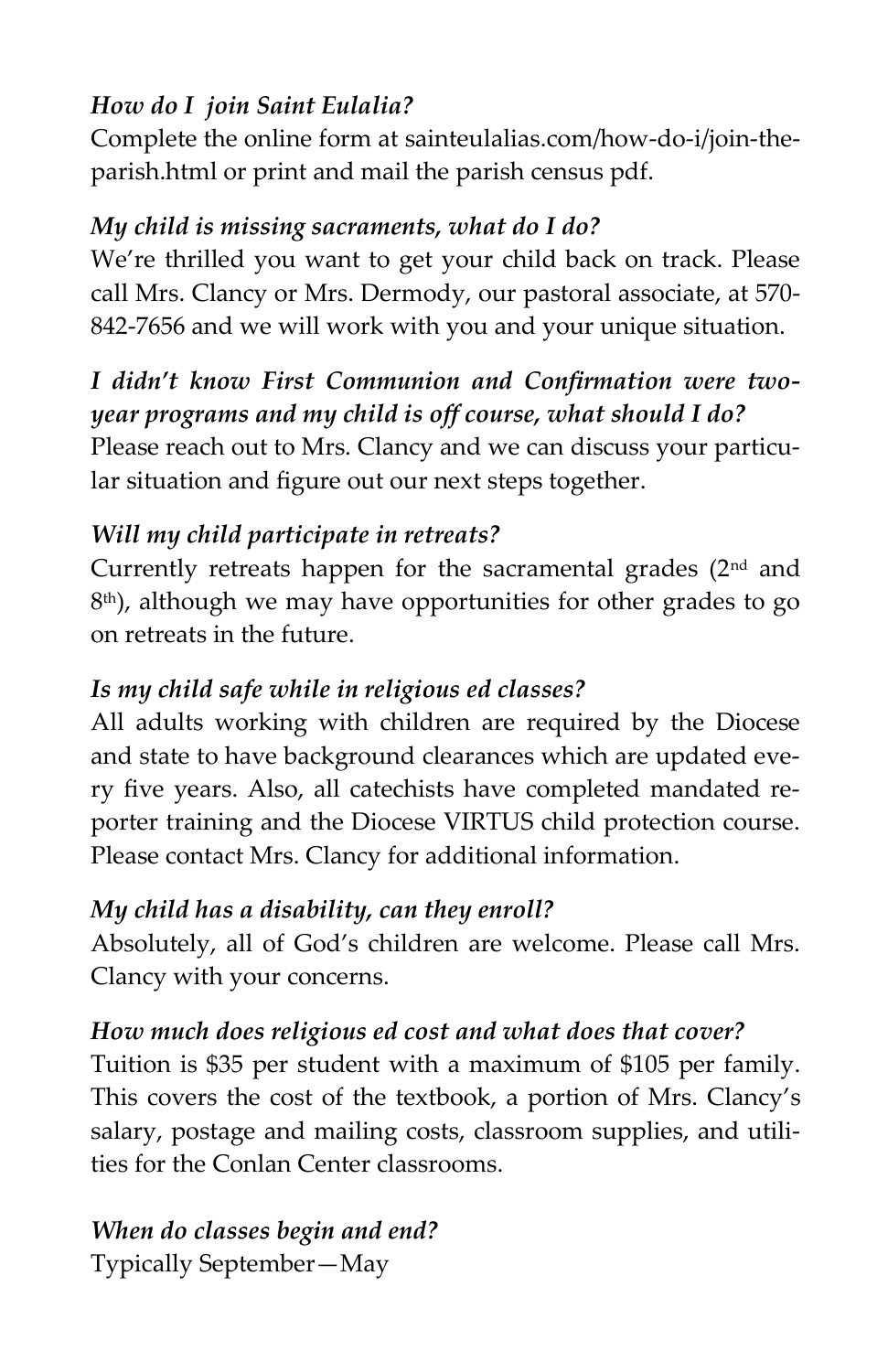#### *When is First Reconciliation (First Penance)?* Typically in early December

# *When is First Communion?*

Typically in early– to mid-May

# *When is Confirmation?*

Typically held on Pentecost Sunday. We are on a three-year rotation to celebrate with the Bishop at the Cathedral, the other two years the ceremony will occur at the parish with Fr. Tudgay conferring the sacrament.

# *We are parishioners but my child attends Catholic school, do they still need to enroll in religious ed?*

No. However, if you wish them to receive their sacraments here with Fr. Tudgay please contact Mrs. Clancy.

# *We have a family trip (or sport tournament or family illness), is there an attendance policy?*

We understand vacations and sports are an important time for families, please let your teacher know and be sure to submit any work missed upon your return. However please know, frequent absences may require the student to homeschool during the summer or repeat the grade.

### *What about snow days?*

Use your judgment. If the road are poor where you live err on the side of caution and stay home. If the roads by the parish are bad a text will be sent using the Remind system.

# *What is expected of my child?*

Our teachers spend a lot of time preparing for class and we only have a short time each week with the students. Children are expected to attend regularly, be on time for class, and treat their peers and teachers with respect.

### *What time is mass?*

Daily at 8am, Saturdays at 4pm, and Sundays at 8am, 10:05am,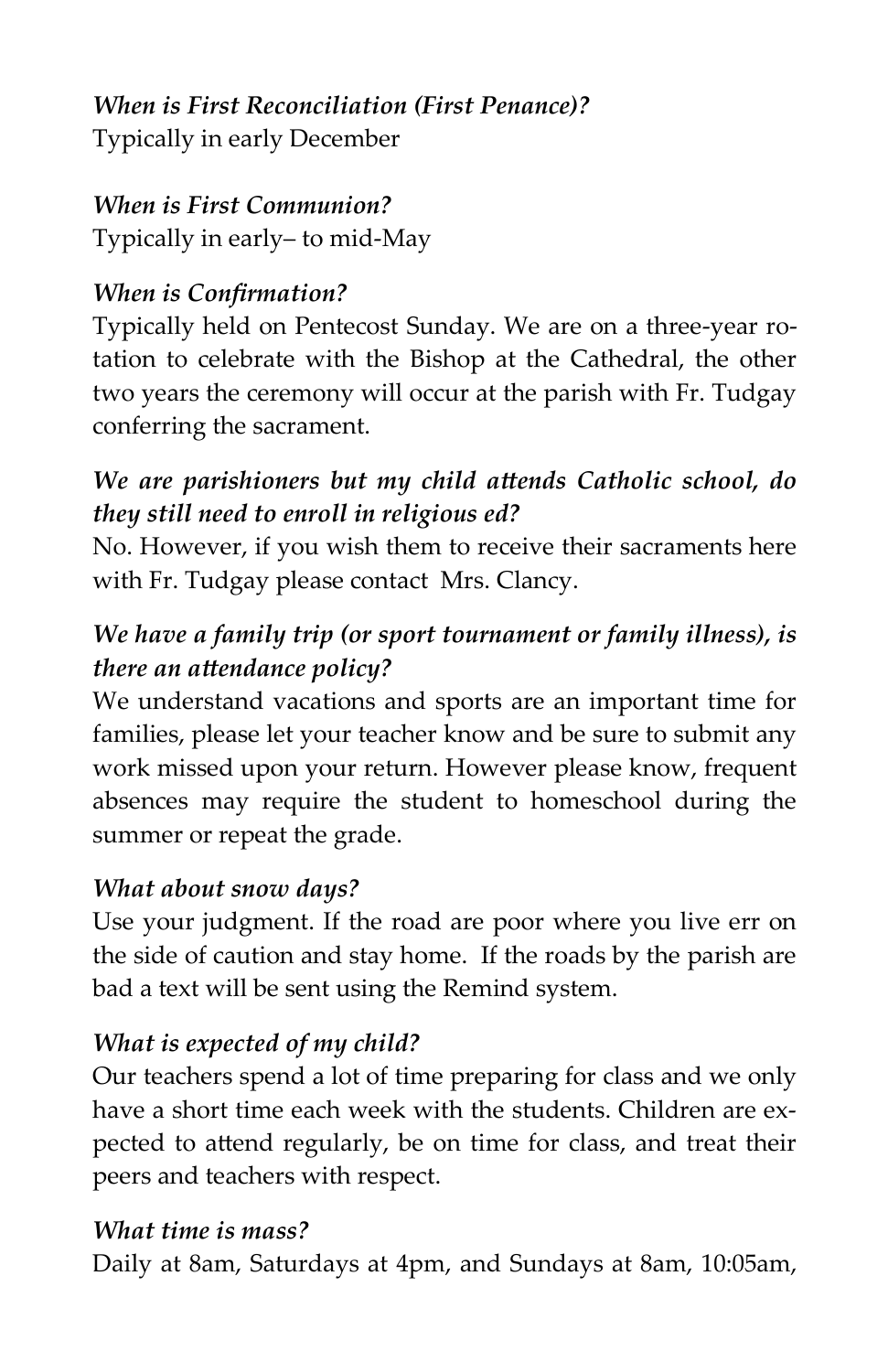and 11:30am. Times could change. The parish website always has the most up-to-date information.

# *How can I help my children have a positive attitude toward religious ed and attending mass?*

By attending mass together you are setting a good example and providing your child a solid foundation. Have patience and relax and know that your fidgeting child or teen may be frustrating you, but many parishioners are enjoying the life they bring to our parish family.

#### **Glossary**

**Catechism**—a summary of the principles of Christian religion in the form of questions and answers, used for the instruction of Christians.

**Catechist**—a teacher of the principles of Christian religion, especially one using a catechism.

#### *Clergy*

**Priest**—an ordained minister of the Catholic, Orthodox, or Anglican Church having the authority to perform certain rites and administer certain sacraments.

**Pastor**—a minister in charge of a Christian church or congregation. Father Tudgay is a priest and our pastor. Not all priests are pastors, but all pastors are priests.

**Deacon**—an ordained minister of an order ranking below that of priest. Can be married.

**Bishop**—a senior member of the Christian clergy, usually in charge of a diocese and empowered to confer holy orders. The Bishop of the Diocese of Scranton is Rev. Joseph Bambera.

**Cardinal**—a leading dignitary of the Roman Catholic Church. Cardinals are nominated by the Pope, and form the Sacred College which elects succeeding popes .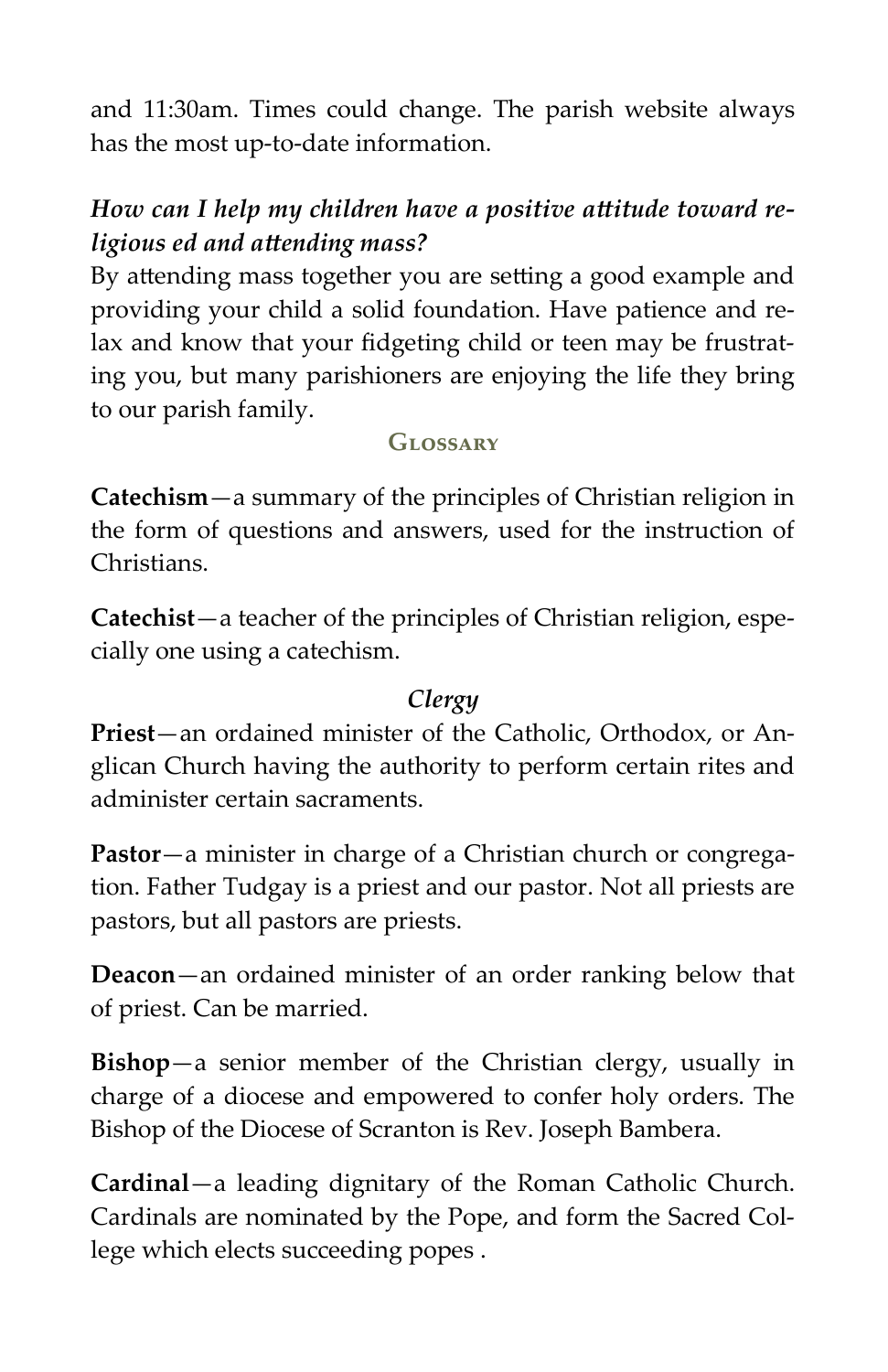**Pope**—Also known as the bishop of Rome, he is the chief pastor of the worldwide Catholic Church, and head of state or sovereign of the Vatican City State. The current pope is Pope Francis.

#### *At Mass*

**Ambo**—the lectern from which the lector and priest proclaim the Liturgy of the Word

**Altar**—the table in a Christian church at which the bread and wine are consecrated in communion services

**Cantor**—Song leader

**Eucharistic Minister**— an individual that assists in the distribution of Holy Communion to the congregation of a Christian church

**Lector**—a reader, someone who reads in a church service.

**Tabernacle**—a fixed, locked box in which the Eucharist (consecrated, holy hosts) are kept

**Liturgy of the Word**—The first part of mass which includes the opening prayers, readings, responsorial psalm, gospel, homily, and prayers of the faithful (petitions)

**Liturgy of the Eucharist**—The second part of mass when the bread and wine are transformed into the Body and Blood of Jesus Christ

**Sacristy**— the room where a priest and other ministers prepare for a service, and where vestments and other things used in worship are stored

**Seven Sacraments:** Baptism, First Reconciliation (Penance), First Communion (Eucharist), Confirmation, Marriage, Holy Orders, Anointing of the Sick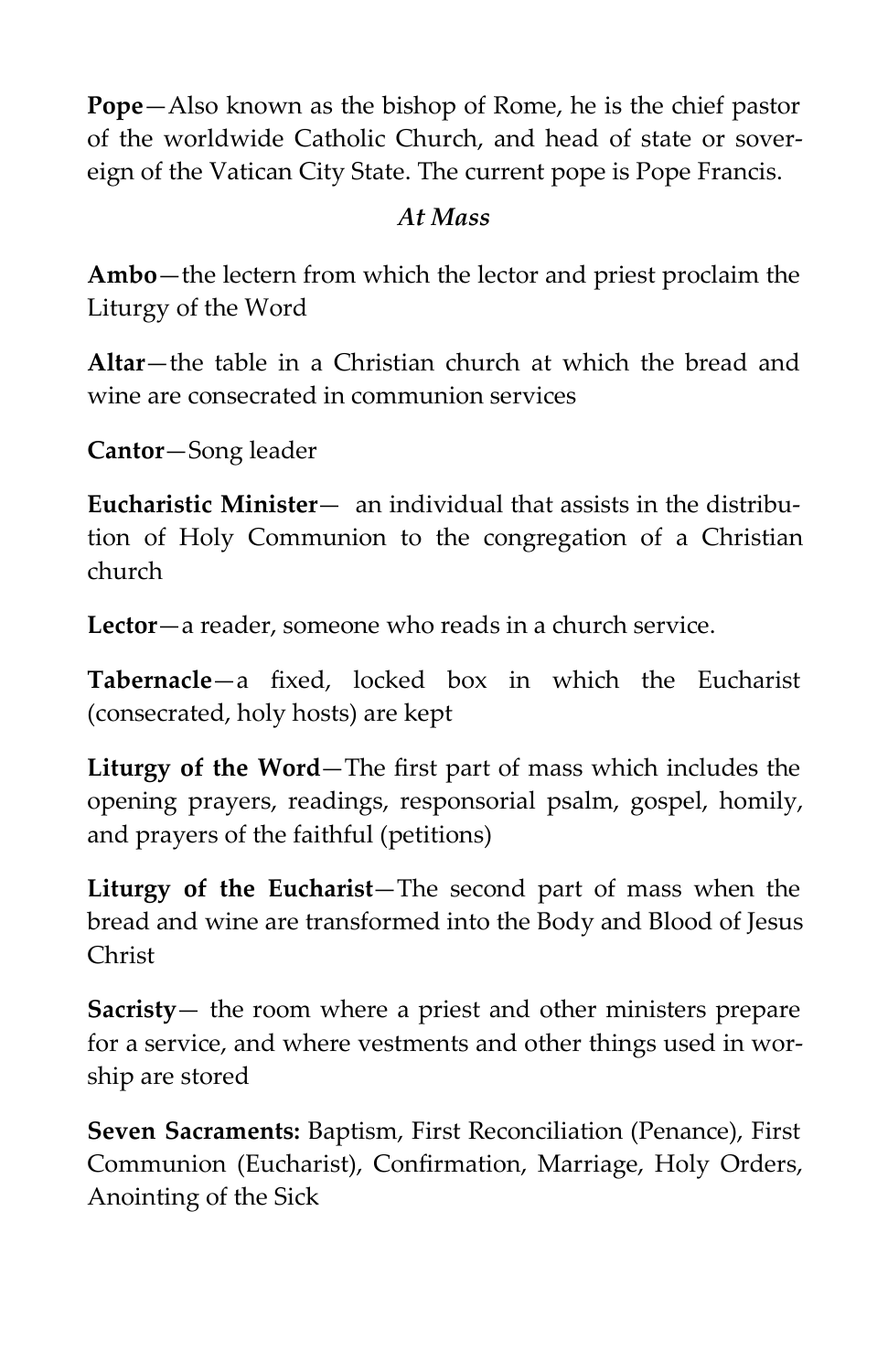**Beatitudes:** The eight blessings recounted by Jesus in the Sermon on the Mount in the Gospel of Matthew. *"Blessed are the poor in spirit, for theirs is the kingdom of heaven. Blessed are they who mourn, for they shall be comforted. Blessed are the meek, for they shall inherit the earth. Blessed are they who hunger and thirst for righteousness, for they shall be satisfied. Blessed are the merciful, for they shall obtain mercy. Blessed are the pure of heart, for they shall see God. Blessed are the peacemakers, for they shall be called children of God. Blessed are they who are persecuted for the sake of righteousness, for theirs is the kingdom of heaven."*

**Missal (missalette) v Bible:** The book found in the pews at church is the missal (or missalette). While the missal contains readings and psalms from the Bible, it also includes a variety of additional information for the celebration of mass (Liturgy of the Word and Liturgy of the Eucharist) along with various prayers and songs. The Bible is the story of God's relationship with the people he has called to himself. It is not intended to be read as history text, a science book, or a political manifesto. In the Bible, God teaches us the truths that we need for the sake of our salvation. (source USCCB.org)

**Ten Commandments:** Guide us in making choices that help us to live as God wants us to live. The first three commandments tell us how to love God; the other seven tell us how to love our neighbor. *1. I am the Lord your God: you shall not have strange gods before me. 2. You shall not take the name of the Lord your God in vain. 3. Remember to keep holy the Lord's Day (Sunday). 4. Honor your father and your mother. 5. You shall not kill. 6. You shall not commit adultery. 7. You shall not steal. 8. You shall not bear false witness against your neighbor. 9. You shall not covet your neighbor's wife. 10. You shall not covet your neighbor's goods.* (source LoyolaPress.com)